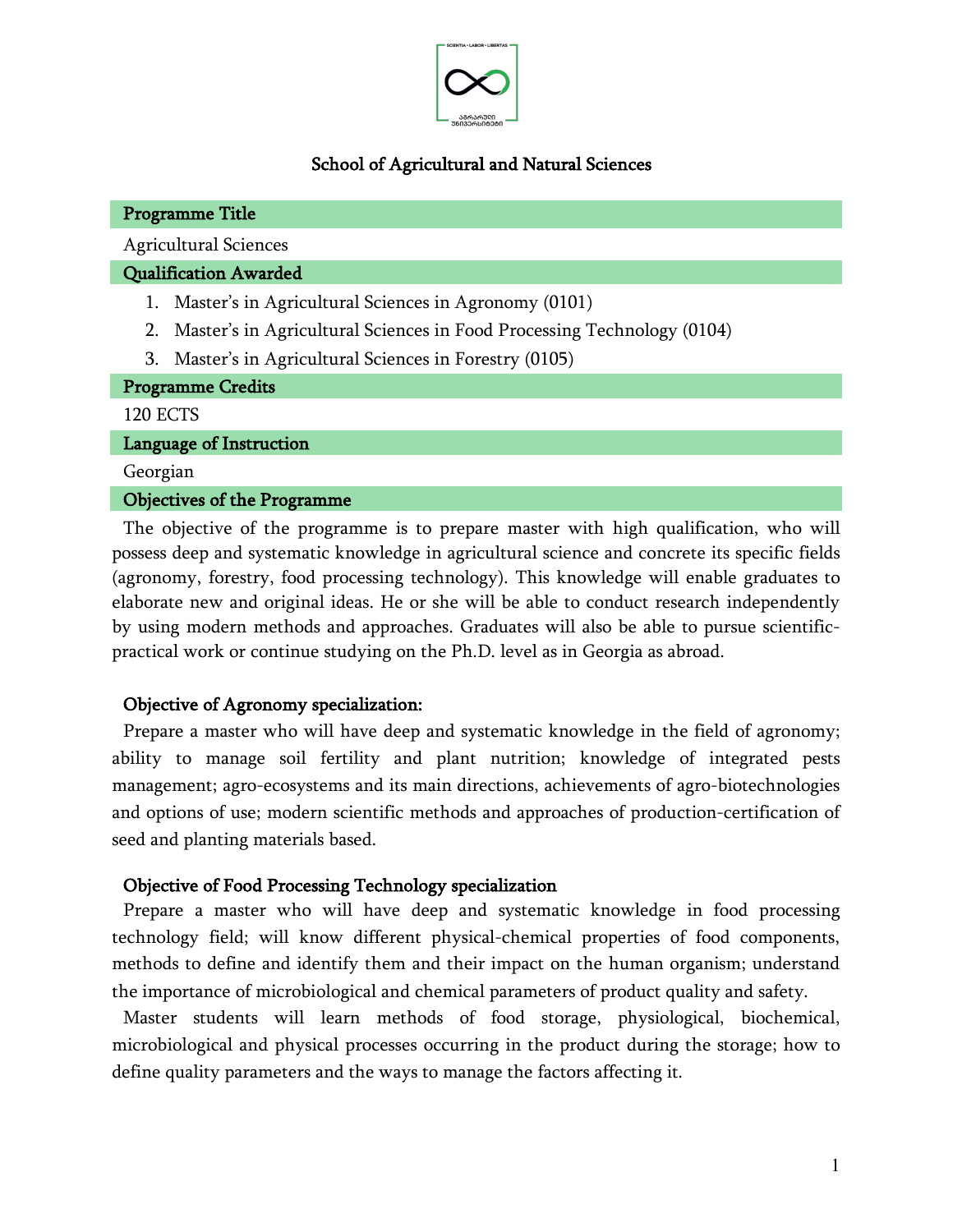

## Objective of Forestry specialization

Prepare a master who will have deep and systematic knowledge in forestry; graduate will know forest maintenance – principles of protection, restoration and use of the forest; will be able to develop new, original ideas for the sustainable management and problem-solving of the forest resources, rational use of nature and its reproduction; acknowledge the ways to solve different problems.

#### Career Options

• Ministry of Environment Protection and Agriculture of Georgia, National Forestry Agency and its all regional divisions

- Agency of Protected Areas and its regional divisions
- State and non-state organizations monitoring food safety
- Scientific-research centres, institutes and laboratories of relevant field
- Educational organization
- Agricultural raw material processing companies
- Governmental and non-governmental organizations of agricultural profile
- Municipal greenery offices
- Botanical gardens and nursery farms
- Create own farm and become employer
- State/private consultation organizations

#### Admission Prerequisites

Graduates with a bachelor degree or equivalent academic degree, graduate of foreign university in accordance with the requirements of article N50 of the Law on Higher Education of Georgia.

Enrolment is carried out in accordance with the Georgian legislation, general master's exam (A type test) and university rules. It is also possible to enrol by internal or external mobility according to the Georgian legislation and university regulations.

#### Learning Outcomes

# Upon completion graduate will develop following competence:

#### General Competences:

Graduates will be able to:

- carry out research independently by using latest methods and approaches;
- make argumentative conclusion based on critical analyses and synthesis;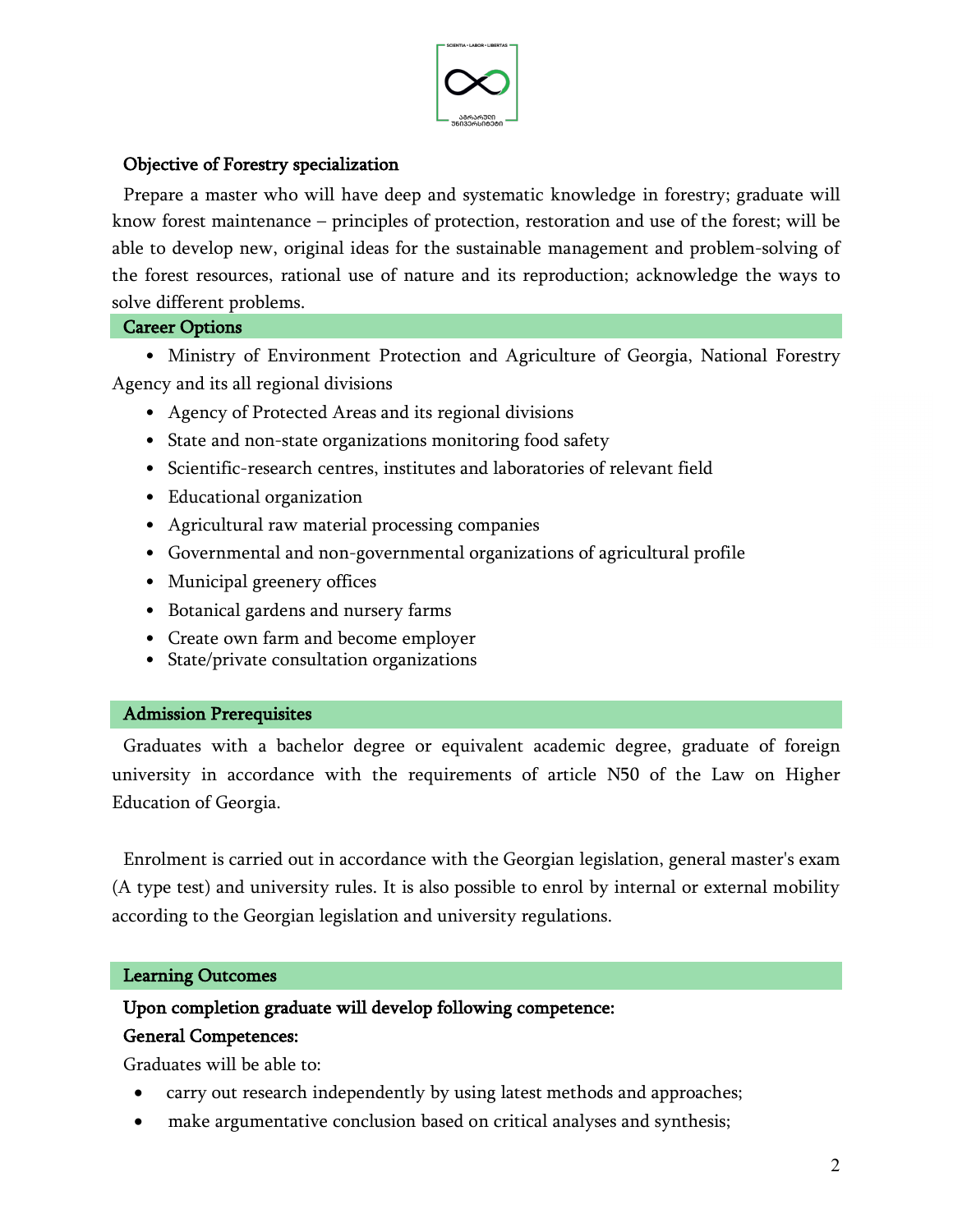

• communicate his or her conclusions and research methods to the academic and professional audience in Georgian and foreign languages;

- use modern information and communication technologies;
- proceed scientific literature, organize the work and present it publicly;
- plan study strategy independently;
- acknowledge specifics of study process;

• evaluate own and other's attitude to the values and take part in the establishment of new values.

#### Specific competences:

## Agronomy Specialization:

Graduates will:

• be able to assess and manage soil fertility, determine the dosage of organic and mineral fertilizers and establish their influence on the quality of agricultural crops and environment pollution;

• understand the harm caused by harmful organisms and its management theory, methodology and plant protection laboratory methods;

• know functioning of natural and artificial ecosystems, principles of natural selection and adaptation of plants, modern agro, nano and biotechnological research methods of development of new varieties and hybrids.

#### Food Possessing Technology Specialization

Graduates will:

• know calculation and optimization methods of agricultural raw materials and storage processes

• be able to organize food factories and apply biotechnological and physical-chemical methods

• be able implement modern mechanisms of food quality control

#### Forestry Specialization

Graduates will:

• know modern approaches, principles of sustainable development and theoretical and practical topics of forestry policy

be able plan and carry out forest management and inventory independently for multipurpose use of forests

• understand the harm caused by the harmful organisms and their management theory,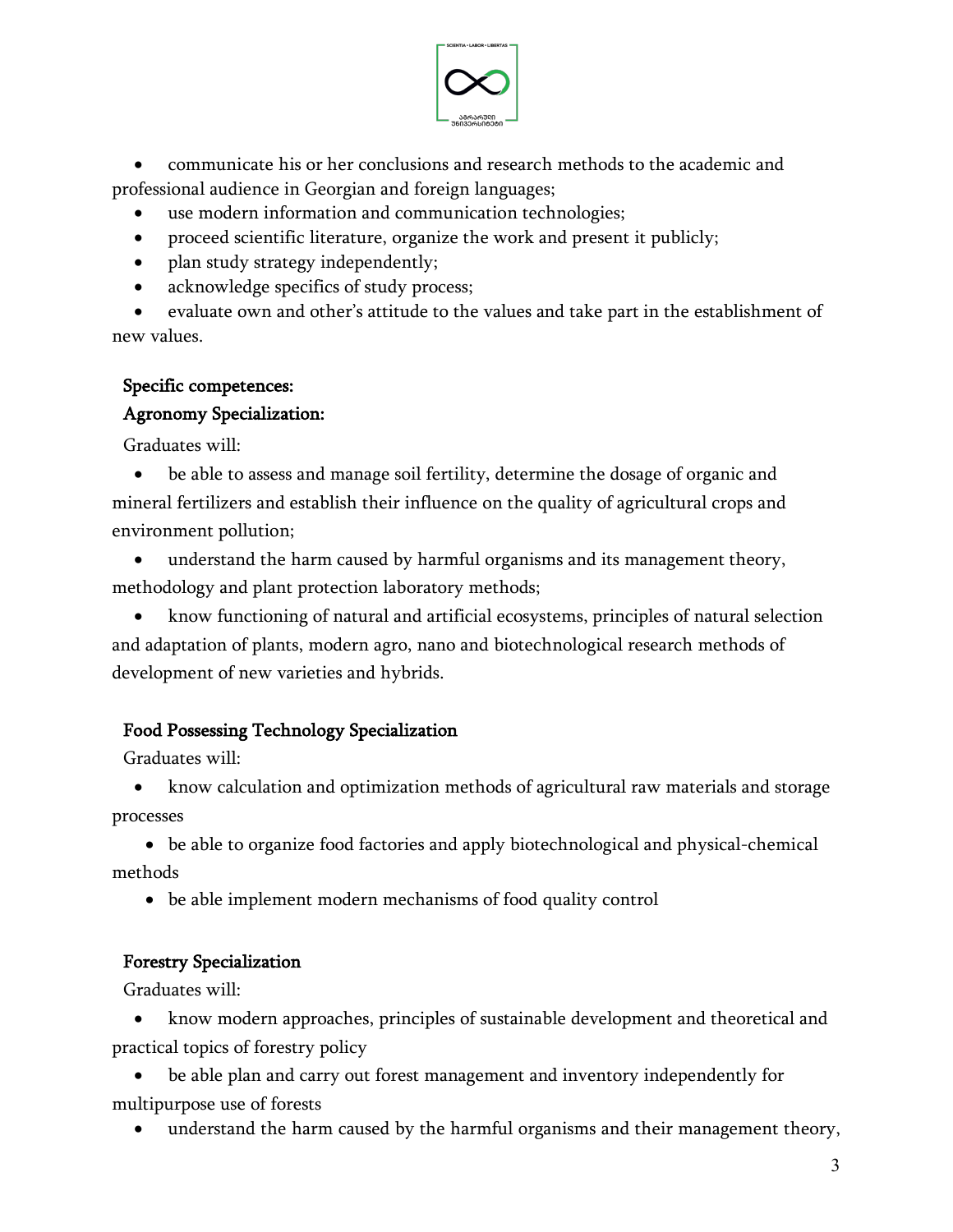

methodology and plant protection laboratory methods

# AGRONOMY SPECIALIZATION:

## Knowledge and understanding

Graduates will have knowledge of:

• morphological, physical, physical-chemical properties of the soil that are in direct correlation and defining natural fertility ability of the soil;

- factors affecting fertility of the soil and the ways to improve it;
- integrated management of the harmful organisms in agriculture;
- area of use of gen-modified microorganisms in modern biotechnologies;
- modern scientific and practical technologies and methods of seedling production;
- genetic principles of plant breeding and methods to increase plant yielding;

• structural organization and function of plant genome of agricultural crops, methods of genome research and directions in the research of genetic resources of agricultural plants.

# Ability to apply knowledge to practice

Graduates will be able to:

• improve the farm fields as on the surface as in depth; plan and implement proper

actions for rational usage of the fields

- manage fertility of the soil and implement proper measures for it
- construct schemes of organic and biological fertilizer application
- apply mutagenesis in selection of agricultural plants
- apply modern technologies of soil tillage and melioration

# Ability to make conclusions:

Graduates will be able to:

- prepare documentation by using field specific terminology
- make an adequate and reasonable conclusion based on experimental data and

# information

• collect, monitor and analyse information for problem solving and form reasonable conclusion

• prepare detailed written report

# Communication skills: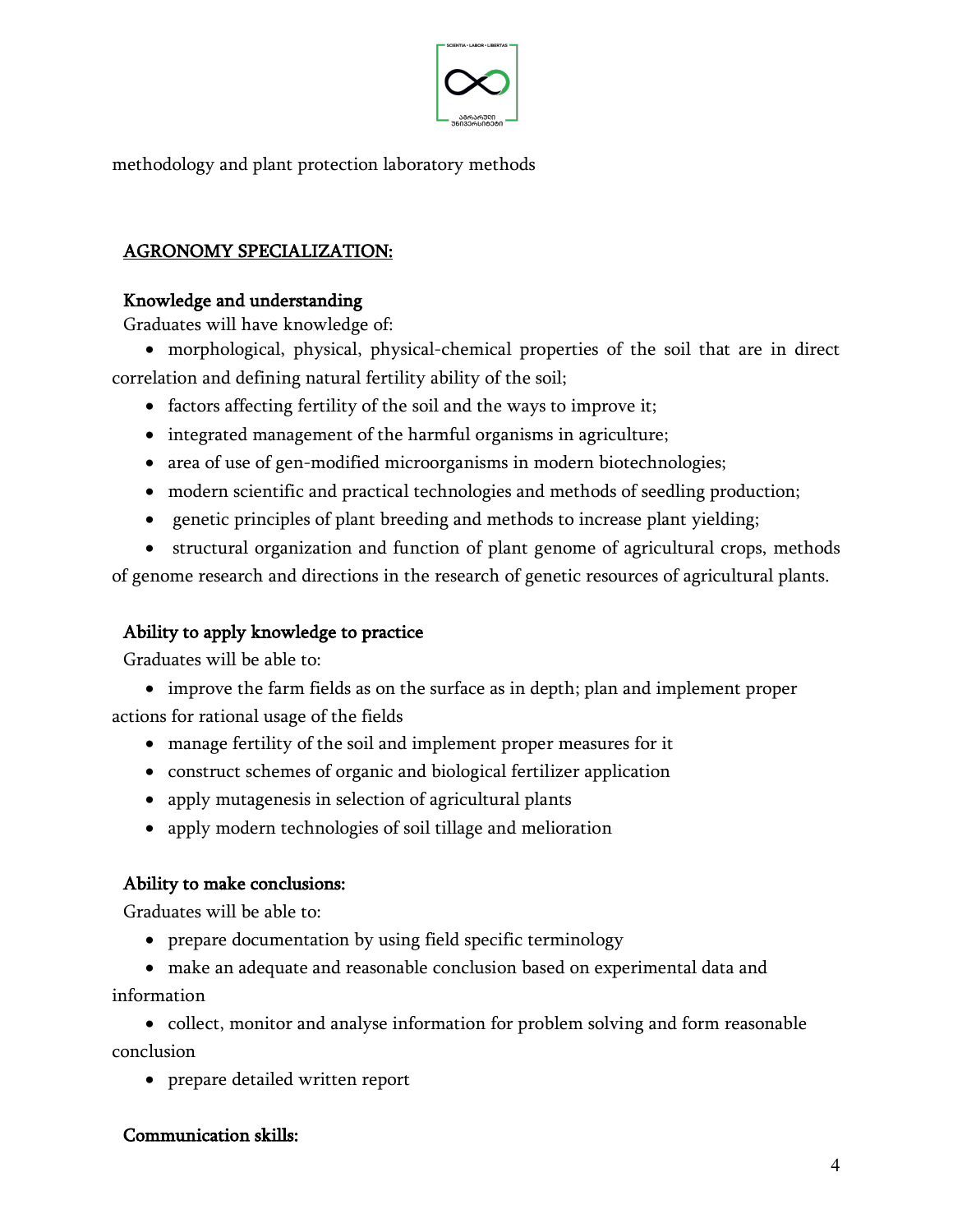

• communicate with the academic and professional society by using proper terminology as in Georgian and as in foreign languages in both writing and oral forms

## Ability to learn

• improve the knowledge independently according to the activities

#### Values

• evaluate own and others' attitude towards the values and make the contribution in implementation of new values which will lead to the development of the agricultural sector.

## FOOD PROCESSING TECHNOLOGY SPECIALIZATION:

#### Knowledge and understanding

Graduates will have knowledge of:

• biotechnology of food products, aspects and application of modern technologies in food production

• chemical composition and quality characteristics of food, food raw materials and products

- principles of quality and safety of food products
- organizing and managing of food production factories

# Applying knowledge in practice

Gaduates will be able to:

• determine chemical composition and quality characteristics of food, food raw materials and products by using latest laboratory methods;

• select optimal storage parameters based on concrete variety, apply additional measures to increase storage duration of the fruit; take into account how the features of concrete variety affect storage duration and loss;

• conduct the processes in accordance with the technological rules, in case of thermal processing get the minimum energy consumption, conduct chemical processes safely and get the high nutritional value food products;

• implement quality assurance principles of HACCP in a corresponding factors.

#### Ability to make conclusion: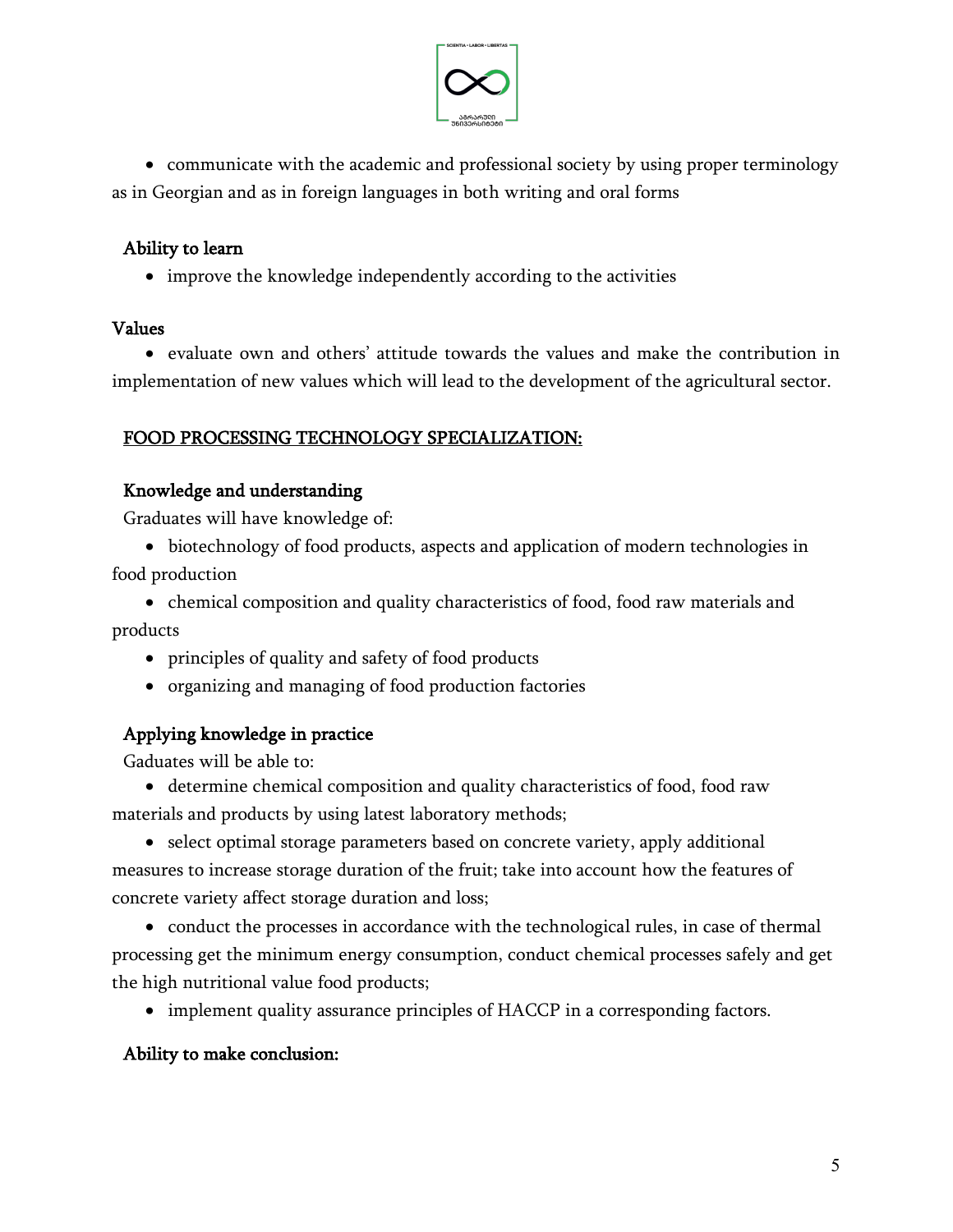

Based on the documentation and material-technical data of the quality management of the food factory graduates will be able to make conclusion how efficient the quality management is and if there is need to update the technical equipment of the factory

# Communication skills:

Graduates will be able to:

• prepare detailed report on the problems and solutions, proposals and opinions in the food processing technology and deliver information for specialists and non-specialists in Georgian and foreign languages both in written and oral form;

use modern information-communication technologies; work with informational data, programs, electronic documents in order to improve technological processes; use of computer technologies for compiling business documents / accounts.

# Ability to learn:

Graduates will be able to:

• regularly develop and update the knowledge and practical skills gained during the practical work in food processing factory

• plan own study process

# Values:

Graduates will have motivation to participate in the value formation process in food processing technology field and strive for their implementation

# FORESTRY SPECIALIZATION:

# Knowledge and understanding

Graduates will have knowledge of:

basic principles in forestry

modern approaches of forestry policy, concept of sustainable forestry and tools of realization of it

- importance of legislative regulations and theories in the forestry field
- legislative regulations of forests and components of forests' ecosystems
- independent certification systems, schemes and specifics of the approaches
- legislative norms of indirect use of forests
- damage caused by the harmful organism to the forest and urban green spaces
- theoretical and methodological basics of the management of damage
- practical and laboratorial topics of plant protection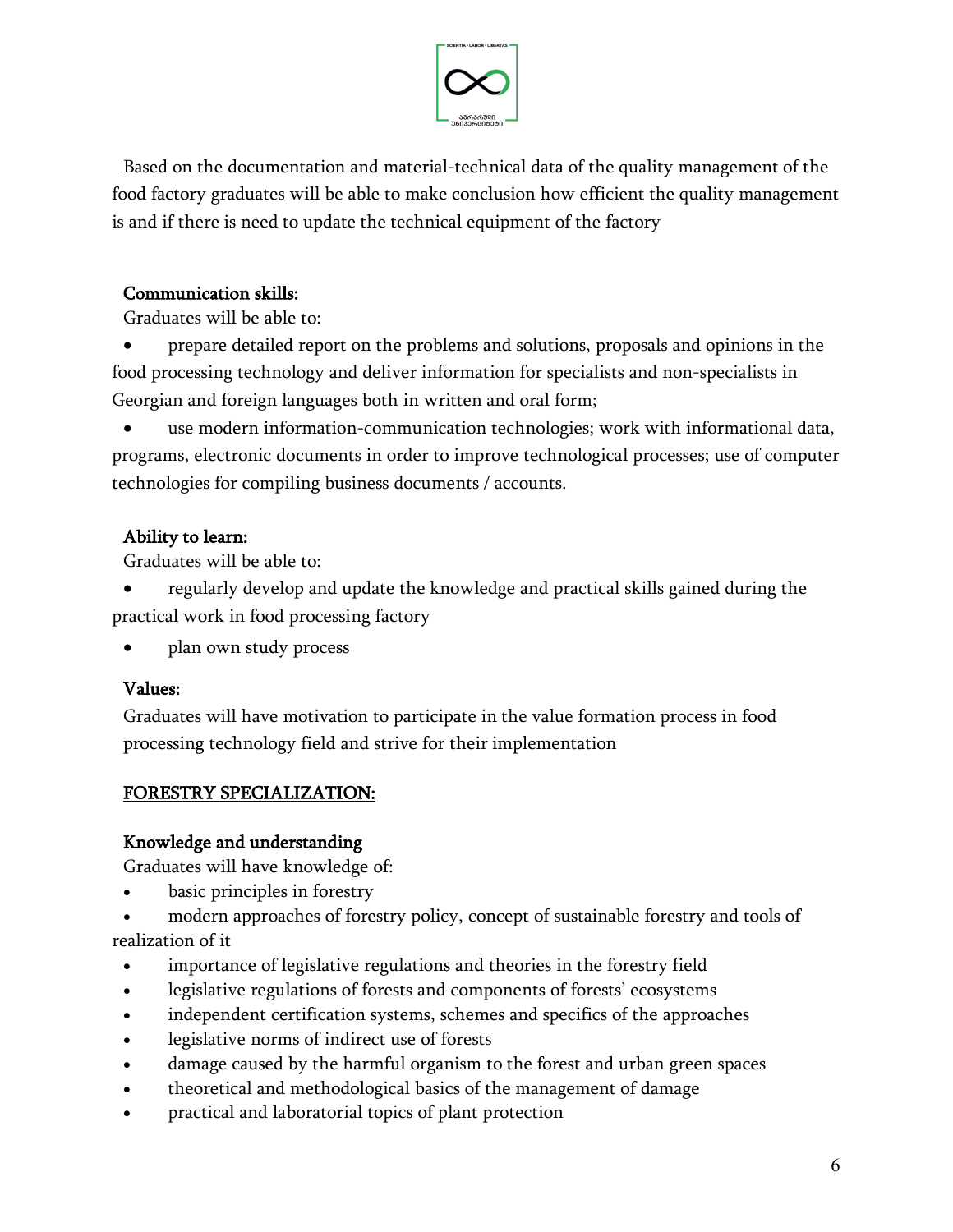

• effects of harmful organisms on ecological threats

# Applying knowledge to practice

Graduates will be able to:

define objects of forestry legislation regulations (forests and components of forests' ecosystems) and select legal forms for compliance

asses impact on environment and conduct the tasks related to the ecological expertise

based on the concrete circumstance define proper system and scheme of certification independently

- apply principles of sustainable usage of raw material of non-wood resources
- fight against harmful diseases by integrated methods of defense
- clarify and diagnose the plant diseases

• register damage cased by the harmful organisms; plan and carry out actions against those organisms

take soil samples in the field conditions, prepare it for analyses and interpret results of laboratory research

# Ability to make conclusions:

Graduates will be able to:

• analyse ongoing processes in forests and make corresponding conclusion

make correct conclusions and predictions during the forest certification audits or monitoring stages, based on the critical analysis of complete and incomplete information related to the certification

• evaluate condition, define priorities and make innovative syntheses of the information based on the data of sustainable forest management

prepare report on phytosanitary condition

# Communication skills:

• graduates will be able to prepare and presents reports

# Ability to learn

• graduates will be able to improve the knowledge independently according to the activities

# Values

• graduates will be able to evaluate own and others' attitude towards the values and make the contribution in the implementation of new values which will lead to the development of the agricultural sector.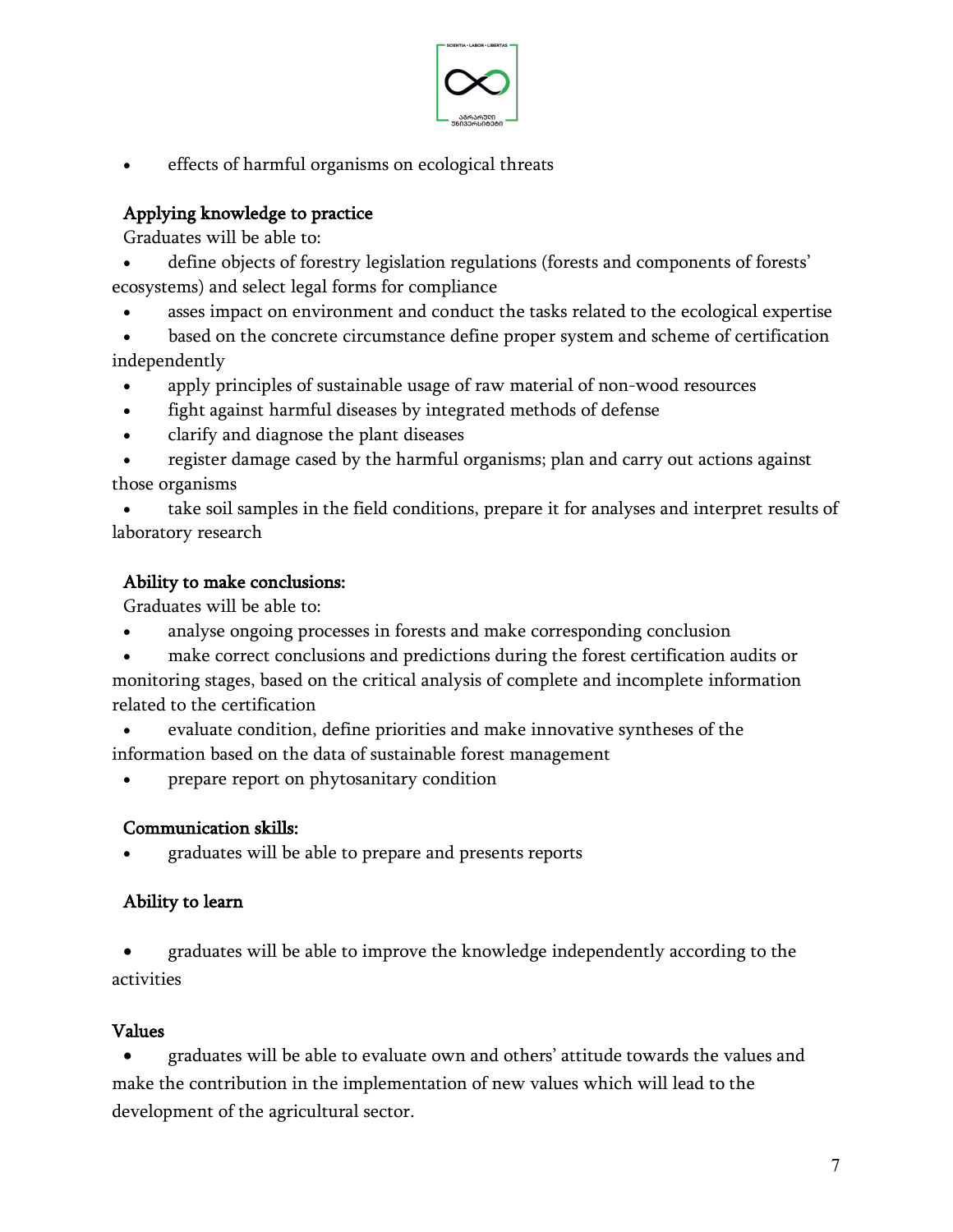

#### Learning and Teaching Methods

In order to achieve the learning outcomes, the purpose of each study course is to determine the appropriate learning and teaching methods. In general, within the master's study programmes, following methods are used:

- verbal method
- discussions / debates
- demonstration method
- team-work
- case studies
- brain storming
- induction method
- deduction method
- role and situational games
- practical and laboratory studies
- analysis

The lecturer is entitled to use method that is not included in the programme. The information about the different method should be included in the sillabus.

For measuring learning outcomes formative and summative methods are used, such as: homework, tests, practical exam, presentations, discussions of performed work, project and so on. The teaching methods are defined in the syllabuses of the courses.

#### Students Assessment System

Student's knowledge is assessed by a score system out of 100 points. The assessment is multicomponent and meets the rules of calculating higher educational program credits, approved by the Order N3 issued on 5 January 2007 by the Minister of Education and Science of Georgia.

During the assessment of student's knowledge, all the academic staff and any invited personnel are obliged to use the above-mentioned rule. Following scheme is used to assess the knowledge:

#### 1. Five types of positive assessment:

- (A) Excellent score between 91-100;
- (B) Very good score between 81-90;